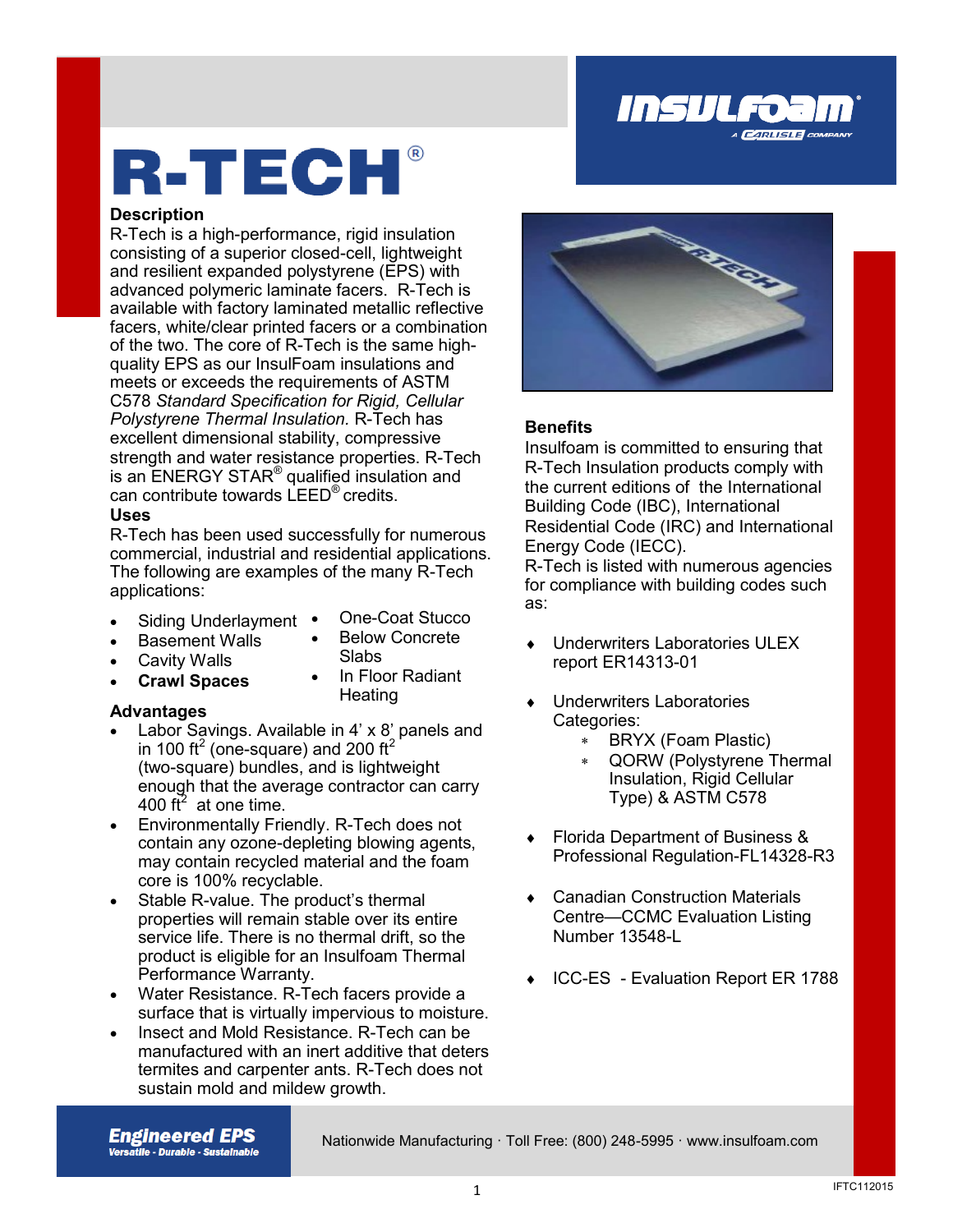

## **R-TECH** INSTALLATION INSTRUCTIONS

The following instructions are provided for the installation of InsulFoam R-TECH insulation in a crawl space. These instructions provide guidance and do not cover all aspects related to the installation or use of insulation products in a structure. Check to ensure that the installation complies with the applicable code requirements such as thermal and ignition barriers. Local building codes may have requirements for thickness and R-value of the insulation, vapor retarders, interior thermal barriers, finish materials, exterior weather resistive barriers, claddings, ventilation, insulation in adjacent areas, caulking and sealing, and other items. R-TECH insulation is not required to be installed by a trained or certified installer. As the installer, you are solely responsible for the proper installation of all materials, following product label instructions and or using proper safety precautions during installation to avoid injury. Insulfoam is not responsible for building design and accepts no responsibility for the performance of its products resulting from improper building design, construction faults, or defective installation workmanship.

### **LIMITATIONS**

Adhesive and sealant solvents, which attack InsulFoam R-TECH rigid insulation include esters, ketones, ethers, aromatic, and aliphatic hydrocarbons and their emulsions, among others. InsulFoam R-TECH insulation is not to be placed in contact with materials (or their vapors) of unknown composition, pretest for compatibility at maximum exposure temperature.

Do not install or use InsulFoam R-TECH insulation products with coal tar pitch, highly solvent extended mastics, or solvent-based

R-TECH insulation should not be installed in applications were the maximum in service temperature exceeds 167°F (75°C). Protect the R-TECH from direct contact with hot objects and sources of ignition.

R-TECH insulation boards may be used in crawl spaces without coverings listed in IBC section 2603.4.1.6 or IRC section R316.5.3 and R316.5.4. ; provided all of the following conditions are met:

- $\bullet$  Entry to the crawl space(s) is limited to service of utilities, and no storage is permitted. Utilities include, but are not limited to, mechanical equipment, electrical wiring, fans, plumbing, gas or electric hot water heaters and gas or electric furnaces.
- There are no interconnected crawl space areas.
- Air in the crawl space is not circulated to other parts of the building.
- Under-floor (crawl space) ventilation is provided when required by IBC section 1203.3 or IRC section R408.01.
- ◆ Combustion air is provided in accordance with IMC section 701.4 (2006 IMC).
- ◆ R-TECH insulation products are limited to a maximum thickness of 4 inches for Type I, a maximum thickness of 3-1/4 inches for Type VIII, a maximum thickness of 2-2/3 inches for Type II or a maximum thickness of 2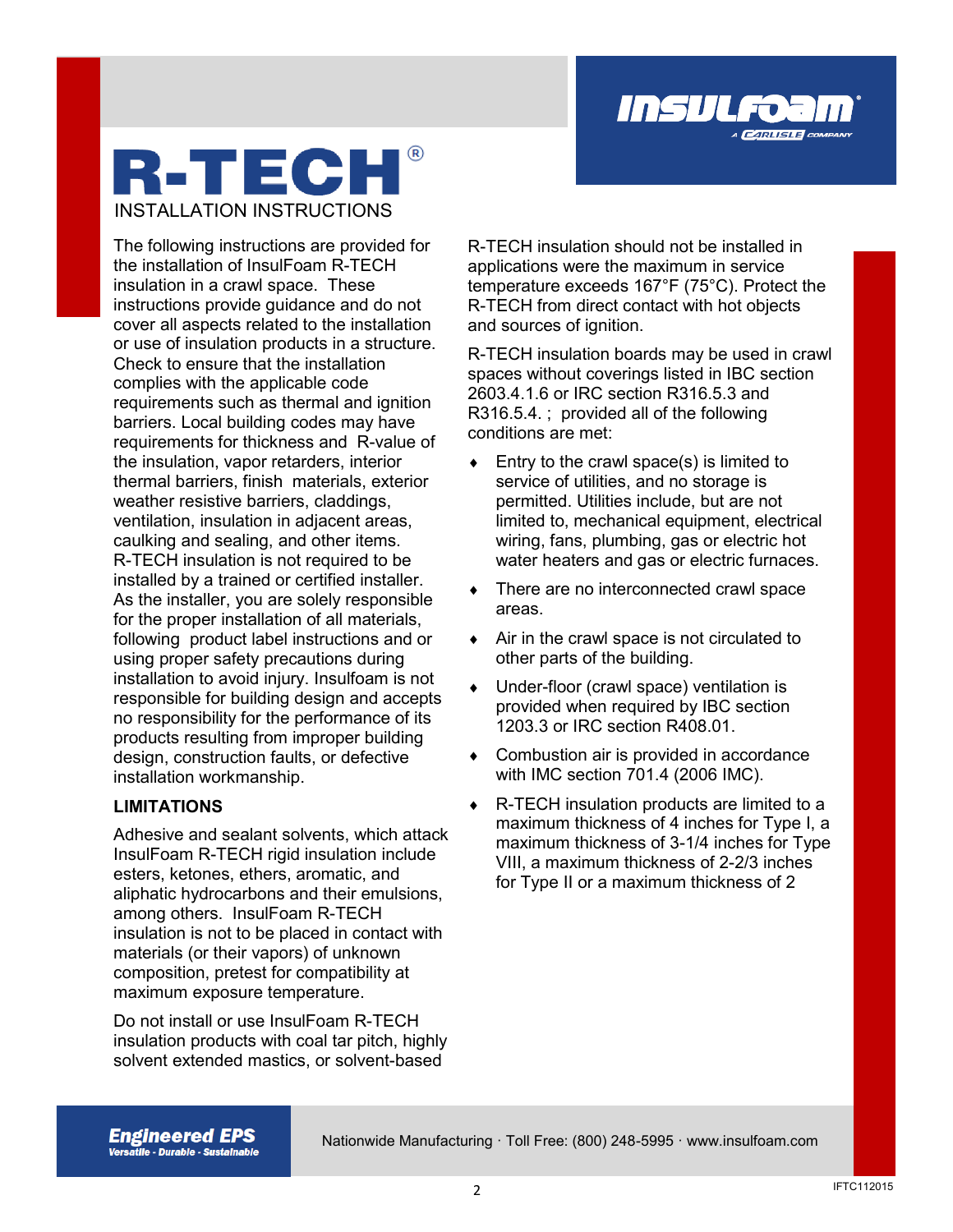

### **APPLICATION OF INSULFOAM R-TECH TO A CRAWL SPACE:**

1.Cut the R-TECH to appropriate length and width. All board edges must be supported by structural framing members such as floor joists and beams.

2. Cut R-TECH to fit snugly around all through-floor penetrations such as structural support columns, ducting and plumbing. 3.Secure R-TECH in conformance with local building codes and/or specified recommendations. Insulation fasteners such as cap nails, minimum 6d ring-shank nails and 15/16" diameter plastic washers or equivalent should be installed maximum 24.0 inches on center or use of minimum 1.0" wide crown nails or No. 16 gage staples spaced at 6 inches on center around the panel perimeter, and 16 inches on center in the field to framing members. The addition of field nailing members may be necessary prior to installation. Bonding with Adhesive: Using Expanded Polystyrene (EPS) compatible adhesive, apply the adhesive to the wall, or directly to the board, in vertical beads approximately 12" apart.

**TYPICAL CRAWL SPACE (UNHEATED) TYPICAL CRAWL SPACE (HEATED)**

Refer to Insulfoam Technical Bulletin #26 for compatible adhesives.

Insul

**CARLISLE** CO

4. Optional: Stagger additional layers of R-TECH and butt the board edges and ends tightly.

For an additional air barrier, tape all joints with Insulfoam Poly-Guard 136 tape or code compliant sheathing tape.

*Enhanced R-Values-in certain applications, increased R-Values can be obtained by placing the metallic reflective (MR) side of the R-TECH towards a dead air space. R-Value gain is dependent on the amount of dead air space between the R-TECH and outer surface. R-Value gains are based on the ASHRAE Handbook of Fundamentals.*



Disclaimer of Liability:

accuracy or reliability of data associated with particular uses of any product described herein. Nothing contained in this document shall be considered a<br>recommendation. Customer is responsible for determining whether prod Technical information contained herein is furnished without charge or obligation and is given and accepted at recipient's sole risk. Because conditions of use may vary and are beyond our control, Insulfoam-a division of Carlisle Construction Materials Inc., makes no representation about, and is not responsible or liable for the recommendation. Customer is responsible for determining whether products and the information in this document are appropriate for Customer's use and for ensuring that Customer's workplace and disposal practices are in compliance with applicable laws and other government enactments.